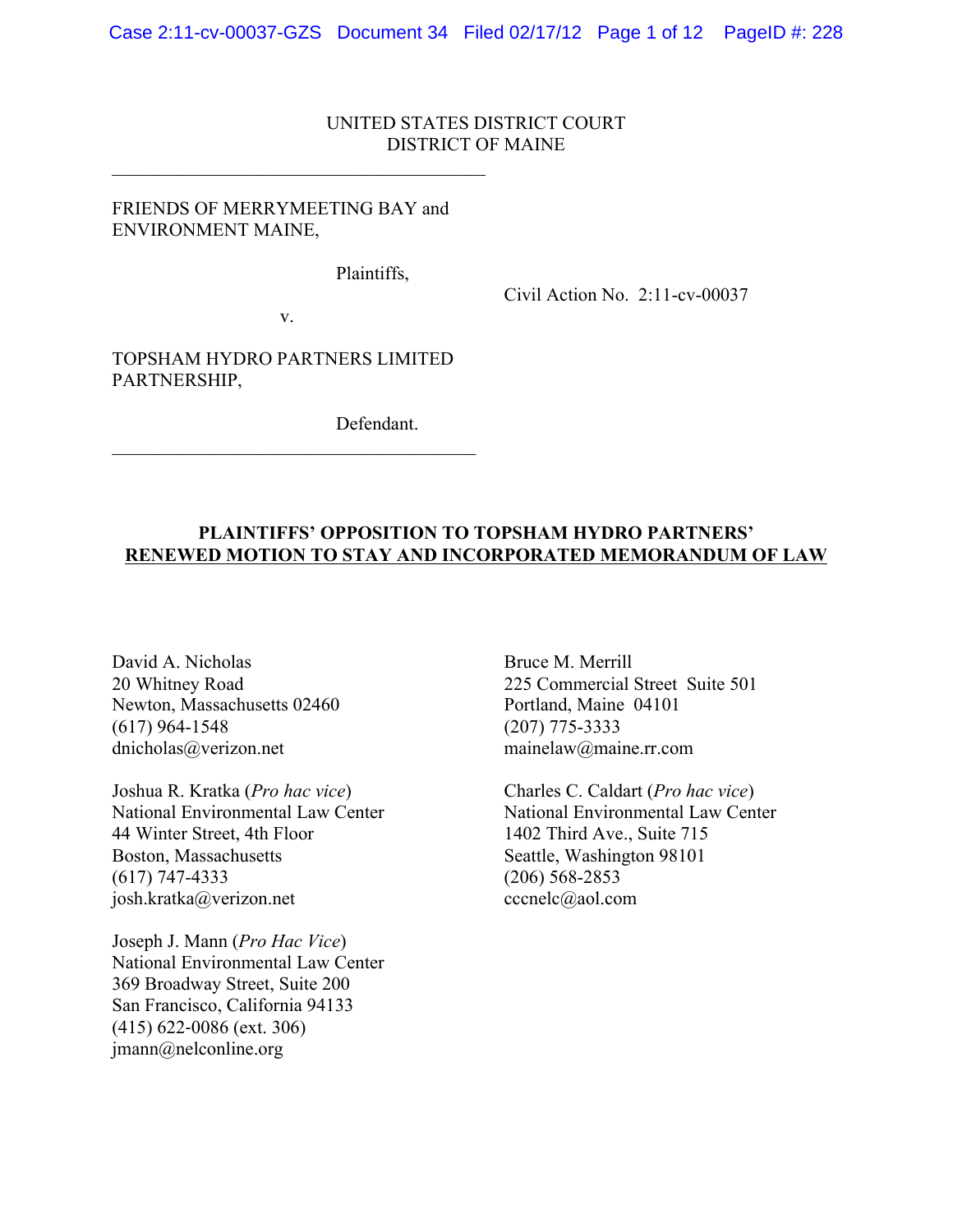The Court already rejected a request by Topsham to stay this case. Docket Nos. 11 and 17. It was denied without prejudice "to the Defendant renewing the request if it can provide documentation that the Endangered Species Act ["ESA"] administrative consultation process will result in final agency action by a date certain in the near future." Docket No. 17. The "action agency" in the consultation process, the Federal Energy Regulatory Commission ("FERC"), told Topsham it *cannot* provide a schedule by which it will complete the process. Ex. B to Hall Declaration (Docket No. 30). Thus, this motion should be denied. Further, there are still no grounds to invoke primary jurisdiction or this Court's inherent authority for a stay.

### **FACTUAL AND LEGAL BACKGROUND**

### **Nature Of The Case**

The Recommended Decision on Motion to Dismiss ("Rec. Dec.") (Docket No. 11) details Plaintiffs' allegations and claims, and they will not be repeated here.

Topsham may lawfully "take" salmon only if it first obtains authorization from the National Marine Fisheries Service ("NMFS") and/or the United States Fish and Wildlife Service ("USFWS") (collectively, "the Services"). Topsham has no such authorization. Topsham is now attempting to obtain it through the ESA Section 7 consultation process, 16 U.S.C. § 1536(a)-(c).

Plaintiffs seek a declaration that Topsham is violating the ESA take prohibition. Complaint, Relief Requested (a) (Docket No.1). Plaintiffs also ask for an injunction ordering Topsham to implement "appropriate measures to comply with the ESA's take prohibition pending the issuance of any…ITS," including measures to prevent salmon from swimming into operating turbines, id. at (b), and seek other "appropriate" relief, id. at (d), which likely will include measures to remediate the harm caused by illegal takes. Plaintiffs also ask the Court to order Topsham to prepare a biological assessment ("BA") on a set schedule. Id.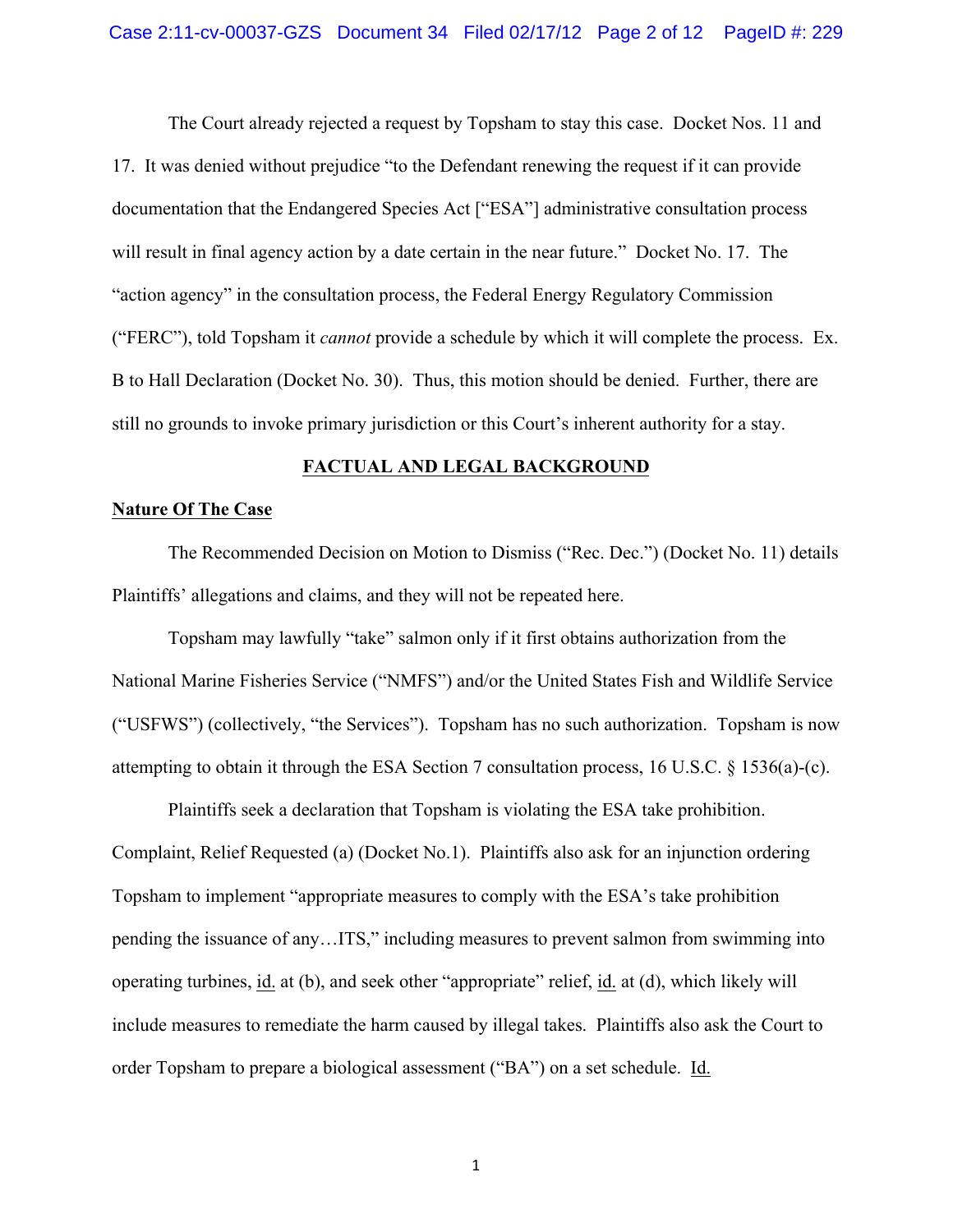#### **The Section 7 Consultation Process**

Section  $7(a)(2)$  of the ESA, 16 U.S.C. § 1536(a)(2), provides that each federal agency ("action agency") contemplating certain types of federal actions (such as the issuance or modification of a federal license) shall, in consultation with the Services, insure that the action is not likely to jeopardize the continued existence of an endangered species (cause "jeopardy") or result in the destruction or adverse modification of habitat designated as critical to that species ("adverse modification"). It is the action agency, and not the Services, that is ultimately responsible for determining whether to take the contemplated action, and for insuring that the action will not cause jeopardy or adverse modification if it *is* taken. National Wildlife Federation v. Coleman, 529 F.2d 359, 371 (5th Cir. 1976).

The action agency is required to consult with the Services to inform its decision as to whether jeopardy or adverse modification will occur. 16 U.S.C.  $\S$  1536(a)(2). One of the first steps in consultation is the preparation of a BA, to help determine whether a proposed activity "is likely to adversely affect" listed species or their critical habitat. 16 U.S.C. § 1536(c). The federal licensee may be designated to prepare a draft of the BA (in which case it is termed the "designated non-Federal representative"). 50 C.F.R. § 402.12(b). However, ultimate responsibility for the BA lies with the action agency. 50 C.F.R. § 402.08 (action agency "shall independently review and evaluate the scope and contents of the biological assessment.")

If the action agency determines through a BA that the contemplated action is likely to adversely affect a listed species, it is required to submit to the Services a formal request for "consultation" ("formal consultation"). 16 U.S.C. § 1536(a) and (b). In the formal consultation process, the Services develop and provide to the action agency an opinion as to whether a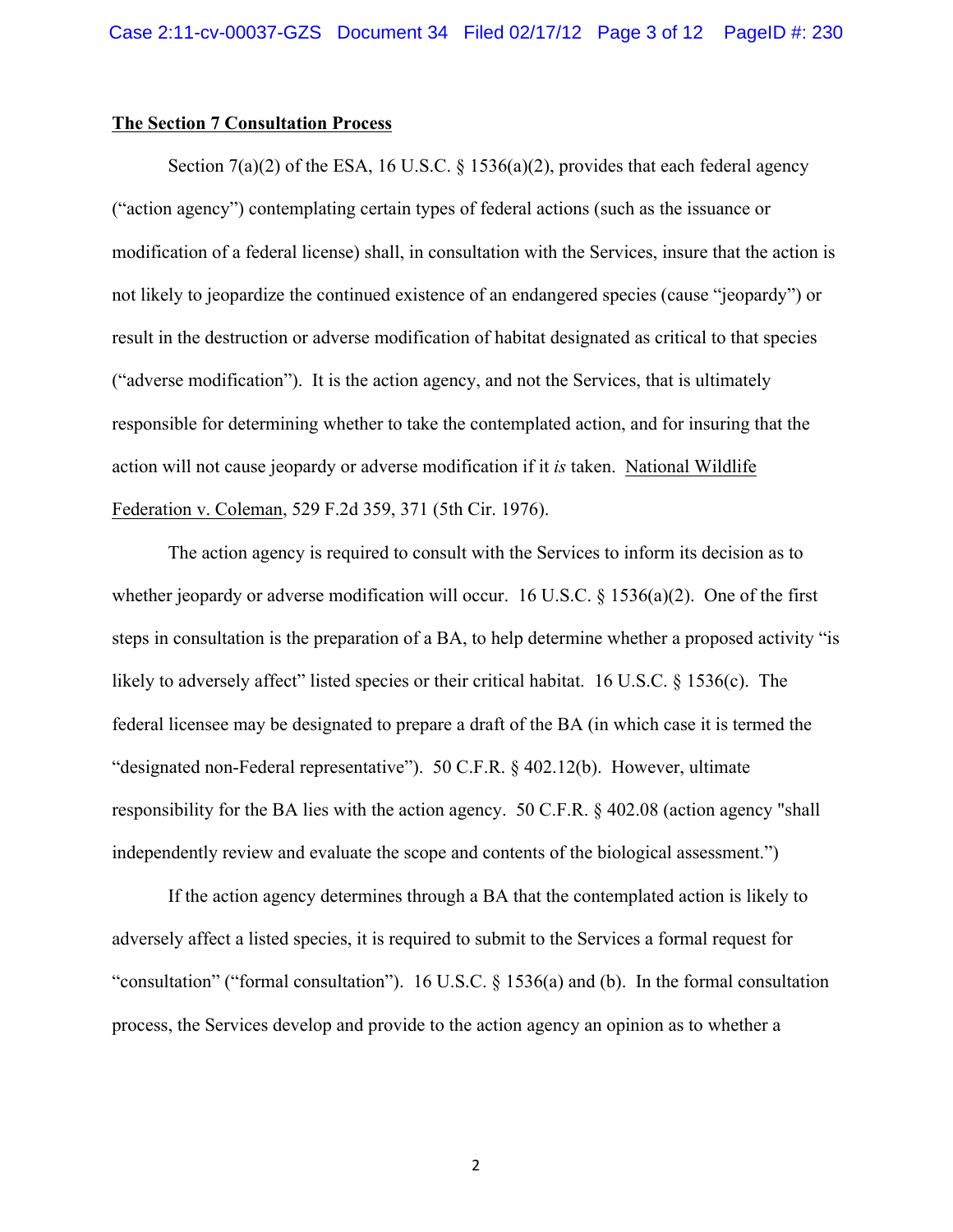proposed activity will cause jeopardy or adverse modification, and issue a "biological opinion" ("Bi Op") setting forth this determination. 16 U.S.C.  $\S$  1536(b)(3)(A).

If (and only if) it is the Services' opinion in the Bi Op that jeopardy and adverse modification can be avoided if certain additional measures are taken to minimize the adverse effects of the proposed activity, the Services may issue an incidental take statement ("ITS"). The ITS, in turn, "specifies those reasonable and prudent measures that the Secretary considers necessary or appropriate to minimize" the impact of the activity on endangered species, and "sets forth the terms and conditions...that must be complied with by...the applicant [the federal] licensee]...to implement" those measures. 16 U.S.C. § 1536(b)(4)(ii) and (iv). An ITS, not a Bi Op, provides authorization for an incidental take. It is unlawful to violate an ITS.

### **The Section 7 Consultation Process For Pejepscot Dam**

In the case of Pejepscot dam, the contemplated federal action is a modification of the dam's FERC license, the action agency is FERC, and the designated non-federal representative charged with preparing a draft BA is Topsham. No BA has been prepared by FERC. No Bi Op has been developed by the Services. No jeopardy/adverse modification determination has been made. No ITS has been issued. In fact, as of the time it filed this motion, Topsham had not finalized a draft BA to give to FERC (only a "preliminary" draft has been prepared).

Topsham developed what it calls an "Updated Schedule" for issuance of a BA and a Bi Op. The schedule does not mention an ITS. Renewed Motion at 5. Under the schedule, Topsham would not give FERC a draft BA until "March 2012." Id. Topsham suggests it could be authorized to take salmon as early as "September 2012," with the issuance by FERC of "an amended license for Pejepscot including protective measures" (though, again, there is no mention in the Updated Schedule of an ITS). But formal consultation will not even begin until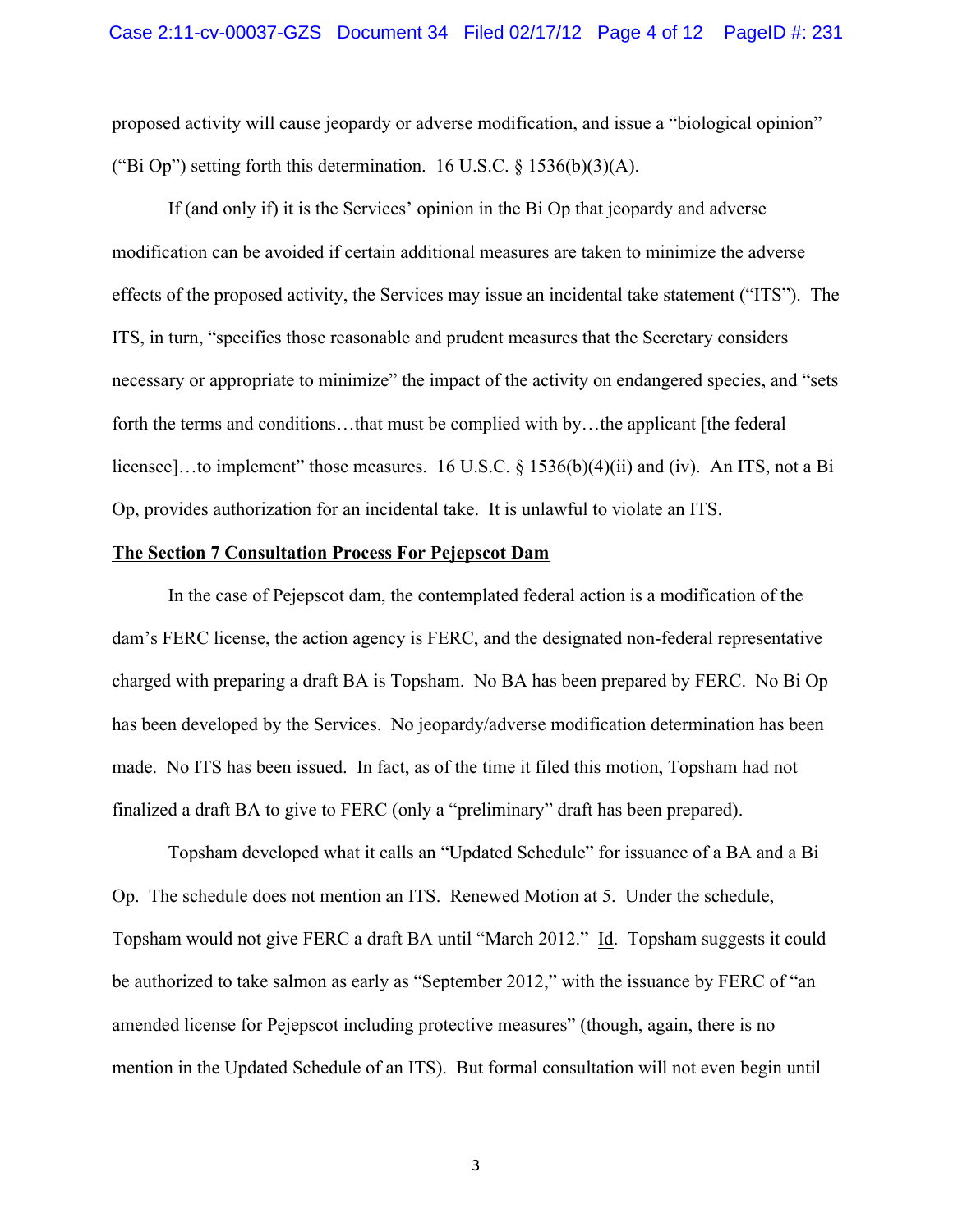FERC completes its review of a draft BA (once it receives it from Topsham) and prepares its own final BA to submit to NMFS. The timetable for that process is wholly within FERC's control.

Topsham's Memorandum of Law fails to mention that FERC has expressly stated that it *does not agree* to the Updated Schedule*.* In a letter to the company attached as Exhibit B to the Hall Declaration (Docket No. 32) filed by Topsham, FERC states:

Regarding Commission actions in this proceeding, please note that, while we will act on any filings we receive as quickly as possible, *schedules for future Commission actions cannot be identified at this time.*

(Emphasis added; italics not disclosed in Topsham's Memorandum of Law.) The statement by NMFS, which cannot control FERC's timetable, that the Updated Schedule "seems reasonable" is not a formal commitment to a date certain. Jeff Murphy email, Isaacson Dec. Ex. A.

# **ARGUMENT**

# **I. THERE IS NO DATE CERTAIN FOR FINAL AGENCY ACTION.**

There is no "documentation that the ESA administrative consultation process will result in final agency action by a date certain in the near future." Docket No.17. In fact, FERC has not agreed to any timetable at all. Accordingly, this motion should be denied.

### **II. THIS CASE SHOULD NOT BE STAYED UNDER THE DOCTRINE OF PRIMARY JURISDICTION.**

Citizen suits are stayed only under "rare circumstances" because "to delay citizen enforcement would frustrate Congress's intent…to facilitate broad enforcement of environmental-protection laws and regulations." Rec. Dec. 10 (cites omitted). The factors considered in deciding whether to invoke primary jurisdiction weigh against invoking the doctrine in this case, as this Court has already held. See also Friends of Merrymeeting Bay  $[$ "FOMB"] v. NextEra Energy Res. LLC, 2011 U.S. Dist. Lexis 78510, at  $*7-11$  (D. Me., July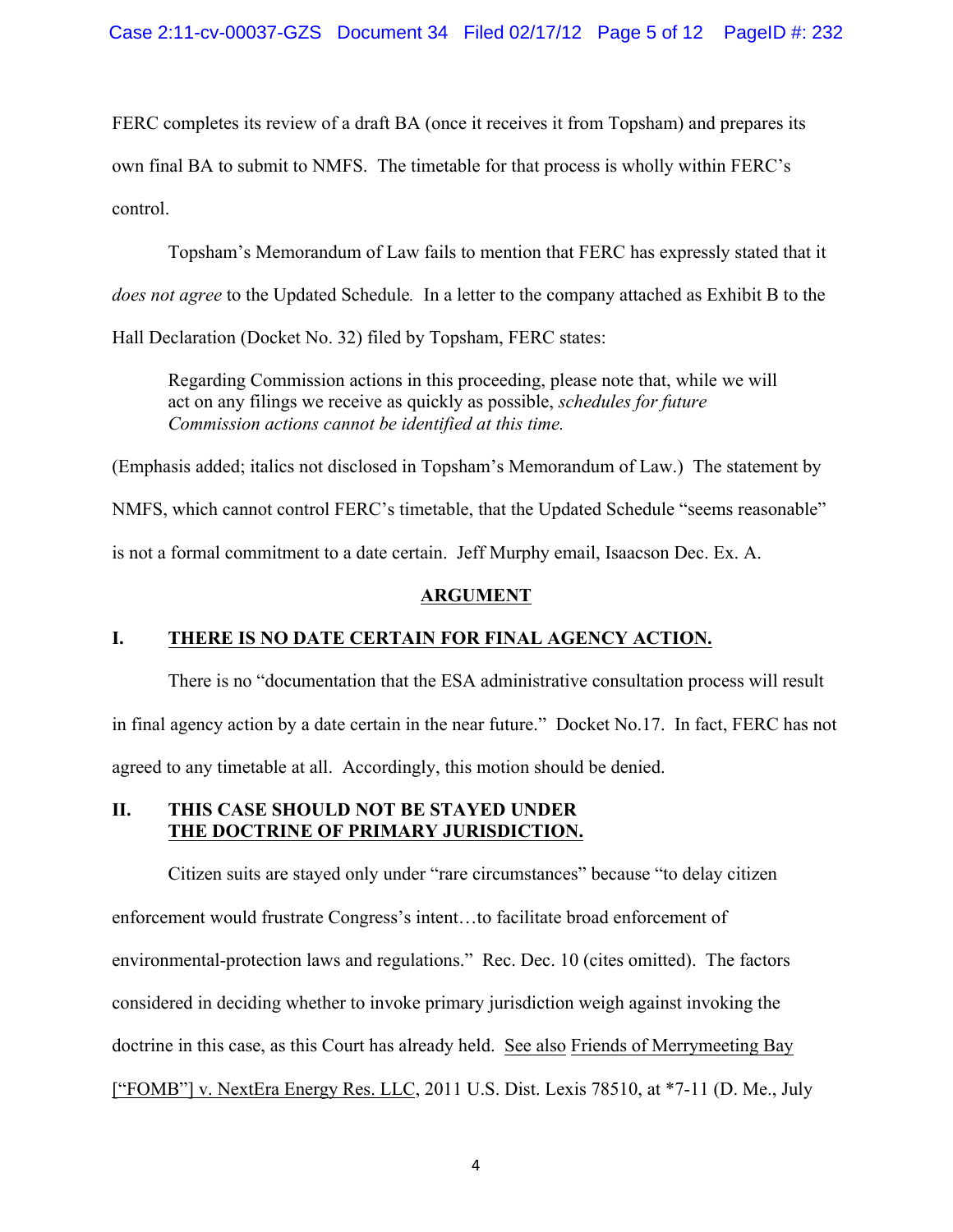19, 2011) (rejecting primary jurisdiction argument and stay request for same reasons it denied Topsham's earlier stay motion); FOMB v. Brookfield Power US Asset Mgmt., LLC, 2:11-cv-35, (D. Me., February 9, 2012), Docket 53 (same).

# **A. The Heart Of NMFS' Task Is Not Implicated.**

Topsham argues that Congress assigned to federal agencies the determination of whether operation of Pejepscot takes salmon in violation of the ESA. Renewed Motion at 7. This Court already rejected this argument. Rec. Dec. 11. Congress put enforcement in the province of the district courts by granting them "jurisdiction" to "enforce" the provisions of the ESA against any party alleged to be violating them. 16 U.S.C.  $\S$  1540(g)(1)(A); Coho Salmon v. Pac. Lumber Co., 61 F. Supp. 2d 1001, 1015-1016 (N.D. Cal. 1999) (same).

Topsham also argues Congress assigned to federal agencies the determination of whether it "may be authorized to commit incidental takes of salmon." Renewed Motion at 7. But whether Topsham may someday be authorized to take salmon (and under what conditions) is not at issue. The issues here are (1) has Topsham violated the ESA by taking salmon without authorization?, and (2) if "yes," what is the remedy for these ESA violations? Courts routinely adjudicate citizen suit take claims where the defendant is trying to obtain authorization for incidental takes.<sup>1</sup>

# **B. This Case Is Not Too Technical For This Court To Decide.**

<u> 1989 - Johann Stein, markin film yn y breninn y breninn y breninn y breninn y breninn y breninn y breninn y b</u>

<sup>&</sup>lt;sup>1</sup> E.g., Animal Welfare Institute ["AWI"] v. Martin, 623 F.3d 19, 28-29 (1st Cir. 2010) (Maine liable for take of lynx while incidental take permit ("ITP") application pending); Strahan v. Roughead, 2010 U.S. Dist. LEXIS 123636 (D. Mass. Nov. 22, 2010) (take claim against Navy for killing whales adjudicated despite effort to obtain ITS); Alabama v. United States Army Corps of Eng'rs, 441 F. Supp 2d 1123 (N.D. Ala. 2006) (take claim against the Corps of Engineers for killing mussels adjudicated even though Corps was in process of obtaining ITS); Coho Salmon, 61 F. Supp. 2d at 1016 (rejecting primary jurisdiction doctrine despite pending ITP application); Loggerhead Turtle v. County Council of Volusia County, 896 F. Supp. 1170, 1177 (M.D. Fla. 1995), rev'd on other grounds, 148 F.3d  $1231$  ( $11<sup>th</sup>$  Cir. 1998) (court held it was "not divested of jurisdiction over this case simply because" defendant filed an ITP application); see also Rec. Dec. 4-7 (rejecting Topsham's argument that this Court has no jurisdiction because Plaintiffs must await final agency action in § 7 consultation process); cf. AWI v. Martin, 588 F. Supp. 2d 70, 96-97 (D. Me. 2008) (citing Loggerhead Turtle in rejecting stay where defendant's application for ITP was pending).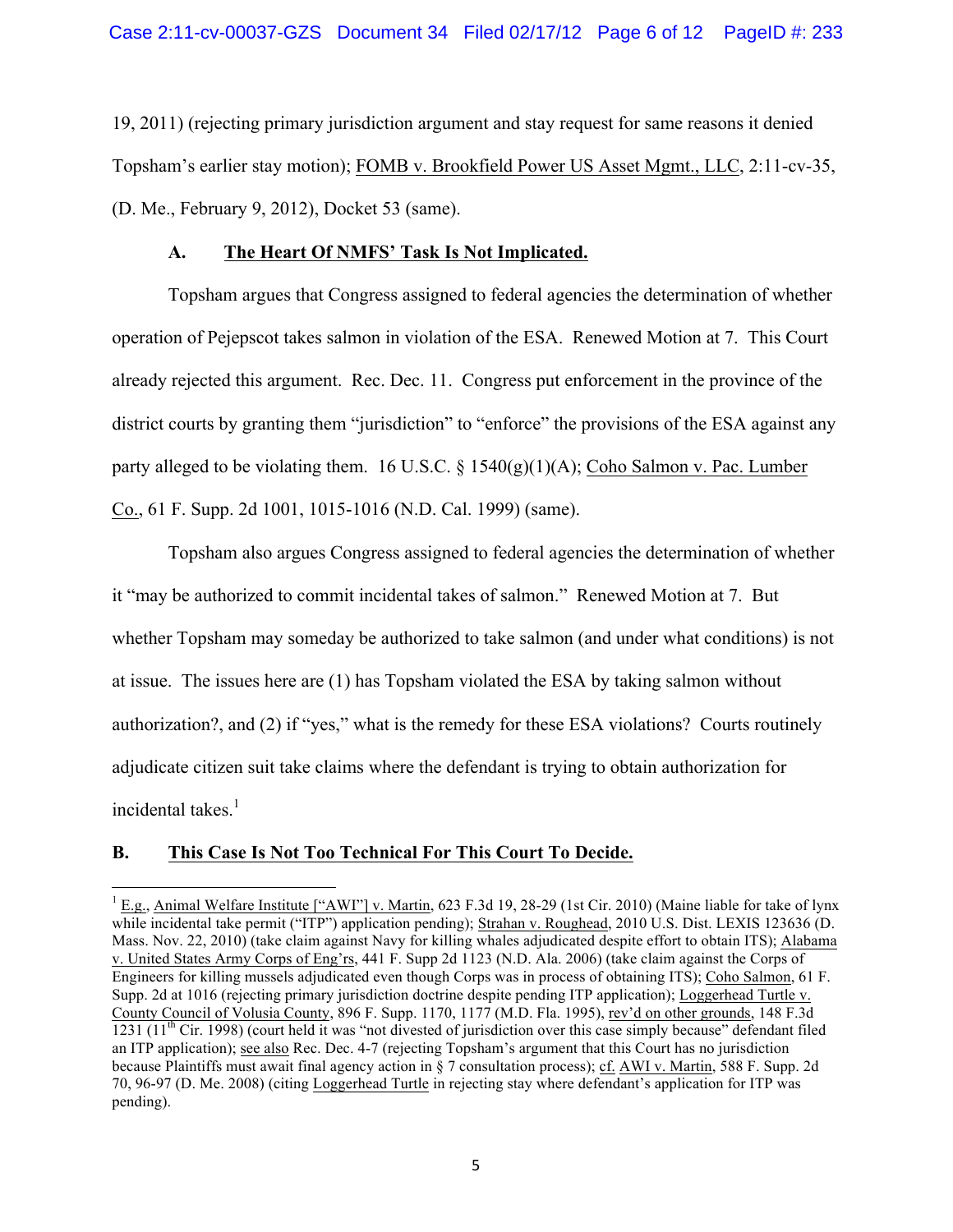Courts routinely decide whether an activity violates the take prohibition of the ESA and issue orders remedying such violations; agency expertise is not needed. Rec. Dec. at 11 (take suits implicate no "'invasion' of the expertise" of the Services) (cites omitted).  $2$  Babbitt v. Sweet Home Chapter of Communities for a Greater Oregon, 515 U.S. 687, 703 (1995), cited by Topsham, is not to the contrary. (If it were, courts would never decide take suits.) Sweet Home was not a take case. It was a challenge to a regulation promulgated by the Services interpreting the term "harm" under the ESA's definition of "take." The Court held that in construing the validity of such a regulation, "we owe some degree of deference" to the Secretary's "reasonable interpretation" because of the Services' "degree of regulatory expertise." Id.

# **C. Awaiting Agency Determination Would Not Materially Aid The Court.**

Waiting for NMFS and FERC to complete § 7 consultation would not aid this Court. The agencies are not addressing the *current* unauthorized takes that have been ongoing since the species was listed as endangered in 2009, which is why Plaintiffs are suing. Waiting until the Section 7 process runs its course would deny Plaintiffs, and the salmon, the relief they seek now.

# **III. THE COURT SHOULD NOT EXERCISE ITS INHERENT AUTHORITY TO STAY THIS CASE.**

Topsham has not met its "heavy burden" of proof on the propriety of a stay. St. Bernard Citizens for Envtl. Quality, Inc v. Chalmette Ref., Inc., 348 F. Supp. 2d 765, 767 (E.D. La.)

First, there would be significant hardship if a stay were granted. The salmon in the Androscoggin and throughout the Gulf of Maine Distinct Population Segment ("GOM DPS")

 $^{2}$  E.g., Palila v. Hawaii Dep't of Land and Natural Res., 639 F.2d 495, 497-498 (9th Cir. 1981) (finding feral goats and sheep were taking endangered bird by destroying critical habitat, and ordering state to remove these ungulates); AWI v. Beech Ridge Energy LLC, 675 F. Supp. 2d 540, 580-581 (D. Md. 2009) (finding wind turbines under construction would take endangered bats during seven months of the year, and issuing order prohibiting operation during those months); AWI v. Martin, 588 F. Supp. 2d 70, 110 (finding Maine's trapping program caused takes of threatened Canada lynx and ordering state to prevent lynx from accessing "killer-type" traps); Animal Prot. Inst. v. Holsten, 2008 U.S. Dist. LEXIS 53396, at \*2 (D. Minn July 14, 2008) (finding state trapping program caused takes and ordering state to develop proposal "to restrict, modify or eliminate…the incidental taking of Canada lynx").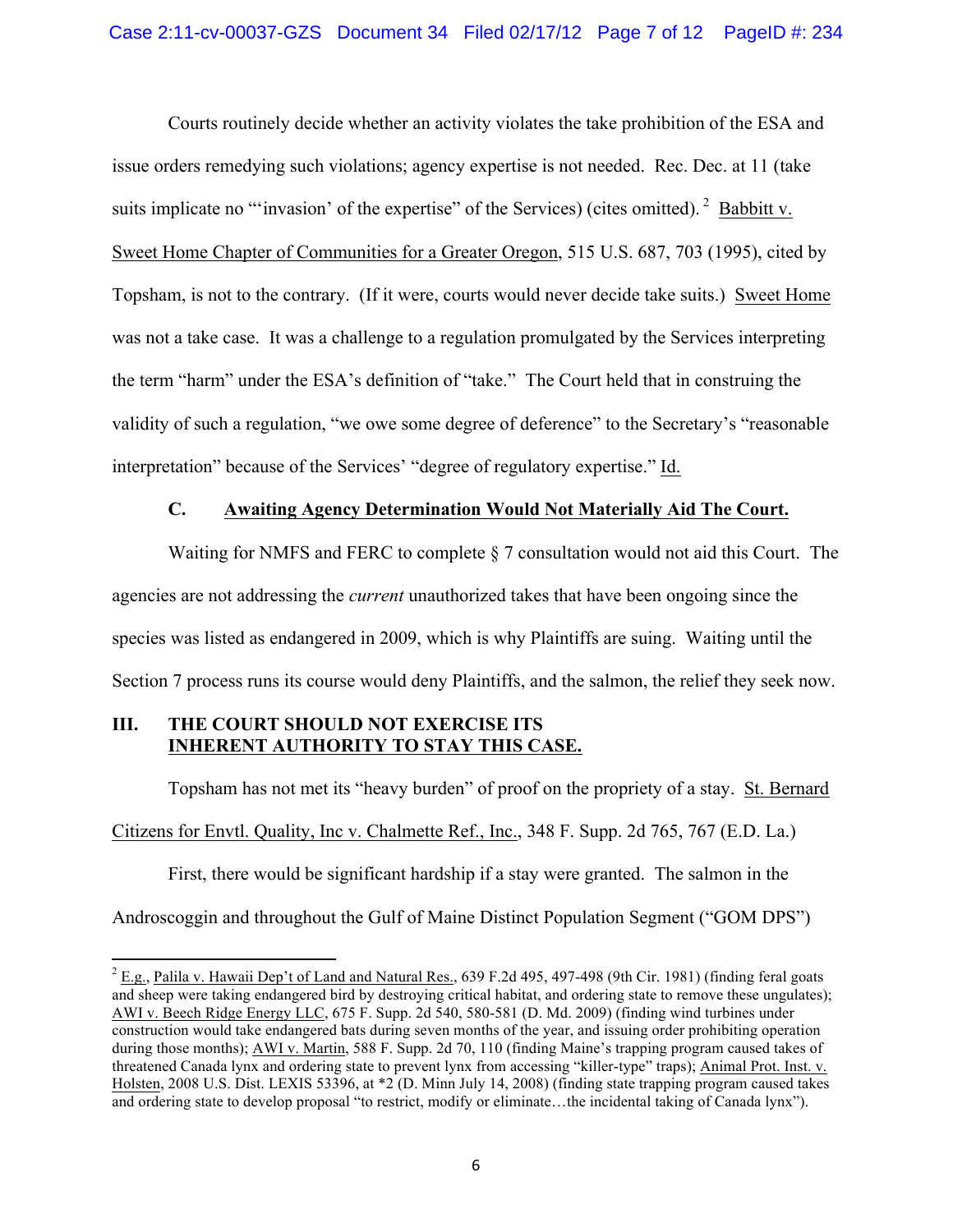face extinction. 16 U.S.C. § 1532(6) ("endangered species' means any species which is in danger of extinction…"). Topsham claims, "[b]ecause the Atlantic salmon population in the Androscoggin River accounts for approximately 1% or less of the GOM DPS, any risk to those fish by operation of the Pejepscot Project would have a negligible impact on the GOM DPS." Renewed Motion at 9. But *Topsham offers literally no evidence to support its assertion of "negligible impact."* Further, the record belies Topsham's claim. The Services divided the GOM DPS into three Salmon Habitat Recovery Units ("SHRUs") for recovery purposes. 74 Fed. Reg. 29,300, 29,333 (June 19, 2009). The Androscoggin is part of Merrymeeting Bay SHRU, with the Kennebec River. Id. at 29,341. Penobscot Bay SHRU and Downeast Coastal SHRU are the other two designated recovery units for Atlantic salmon. Id. at 29,339-29,340. The Services have proposed an *initial* goal of 500 wild return spawners to *each* SHRU. Id. at 29,324. Currently, Merrymeeting Bay SHRU is nowhere near that number. Id. at 29,350-51.

Biologist Jeffrey Hutchings, who specializes in recovery of endangered fish populations, has submitted an expert report (summarizing the testimony he plans to give at trial) stating that "[r]estoration of both the Androscoggin and Kennebec Rivers of the Merrymeeting Bay SHRU is fundamentally important to the recovery of the GOM DPS of Atlantic salmon" and that "[g]iven the exceedingly low numbers of returning adults to the SHRU, most notably of fish of wild origin, the loss of a single smolt, or of a single adult, to human-induced causes is significant." Hutchings Report, p.2 (Nicholas Declaration Ex. 1) (the report was provided to Topsham in advance of the instant motion). See also Hutchings report, p. 16 ("Measured against the returning adults of wild origin, the Merrymeeting Bay SHRU is on the brink of extinction."). Dr. Hutchings will also testify that salmon mortality "attributable to dam facilities in the SHRU" will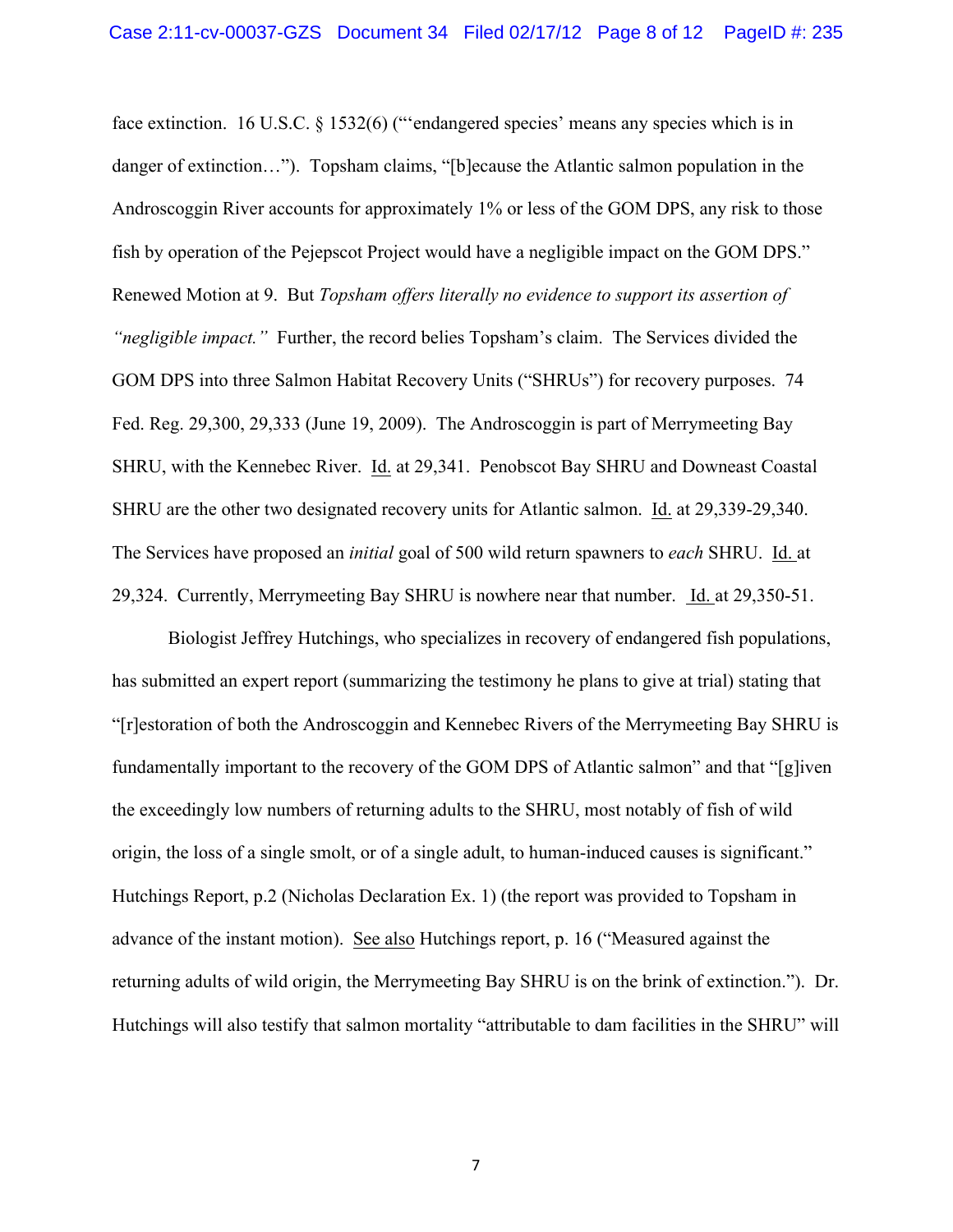have "an adverse impact on the survival and the prospects for recovery of the Merrymeeting Bay SHRU and, thus, *of the GOM DPS as a whole*." Id. (emphasis added).

Topsham also claims, without evidence, that any injunction here would not affect salmon until spring 2013 because they will not migrate downstream until then, so no harm could come from a stay. Renewed Motion at 9-10. This is untrue. Salmon migrate downstream in the fall and winter. Services' Critical Habitat Rule, 74 Fed. Reg. 29,300, 29,320 (June 19, 2009) (large parr migrate downstream in the fall); Report of Plaintiffs' expert Randy Bailey, p. 7 (kelts migrate downstream in the fall) (Nicholas Dec. Ex. 2); Complaint ¶ 11 (kelts [adults) return to the ocean in early winter]. Moreover, Topsham is ignoring the fact that an injunction would also remedy the take caused by its impeding of upstream passage, which also occurs in the fall. 74 Fed. Reg. at 29,315 (adult salmon ascend rivers in the fall).

Topsham would have this Court find now, without a trial, that the company may kill as many Androscoggin salmon as it chooses, without consequence to the biological integrity of the species. Under Topsham's logic, the small salmon population that presently populates the Androscoggin should be sacrificed, not protected. This argument should be rejected.

Second, the equities favor continuing this case. Topsham has known since at least 2006 that the Androscoggin salmon were likely to be listed as endangered, Complaint ¶ 17, yet made a business decision to continue harming salmon at Pejepscot dam after they were formally declared endangered in 2009.<sup>3</sup> Moreover, Topsham can only speculate as to when, or whether, it may receive an ITS. Further, Topsham may decide that the conditions of any ITS it does receive are too onerous, and may appeal its terms.

<u> 1989 - Johann Stein, markin film yn y breninn y breninn y breninn y breninn y breninn y breninn y breninn y b</u>

 $3$  The Androscoggin River salmon population was listed as endangered on June 19, 2009, 74 Fed Reg. 29,344 (June 19, 2009), not, as Topsham states at page 1 of the Renewed Motion, in "June of 2010."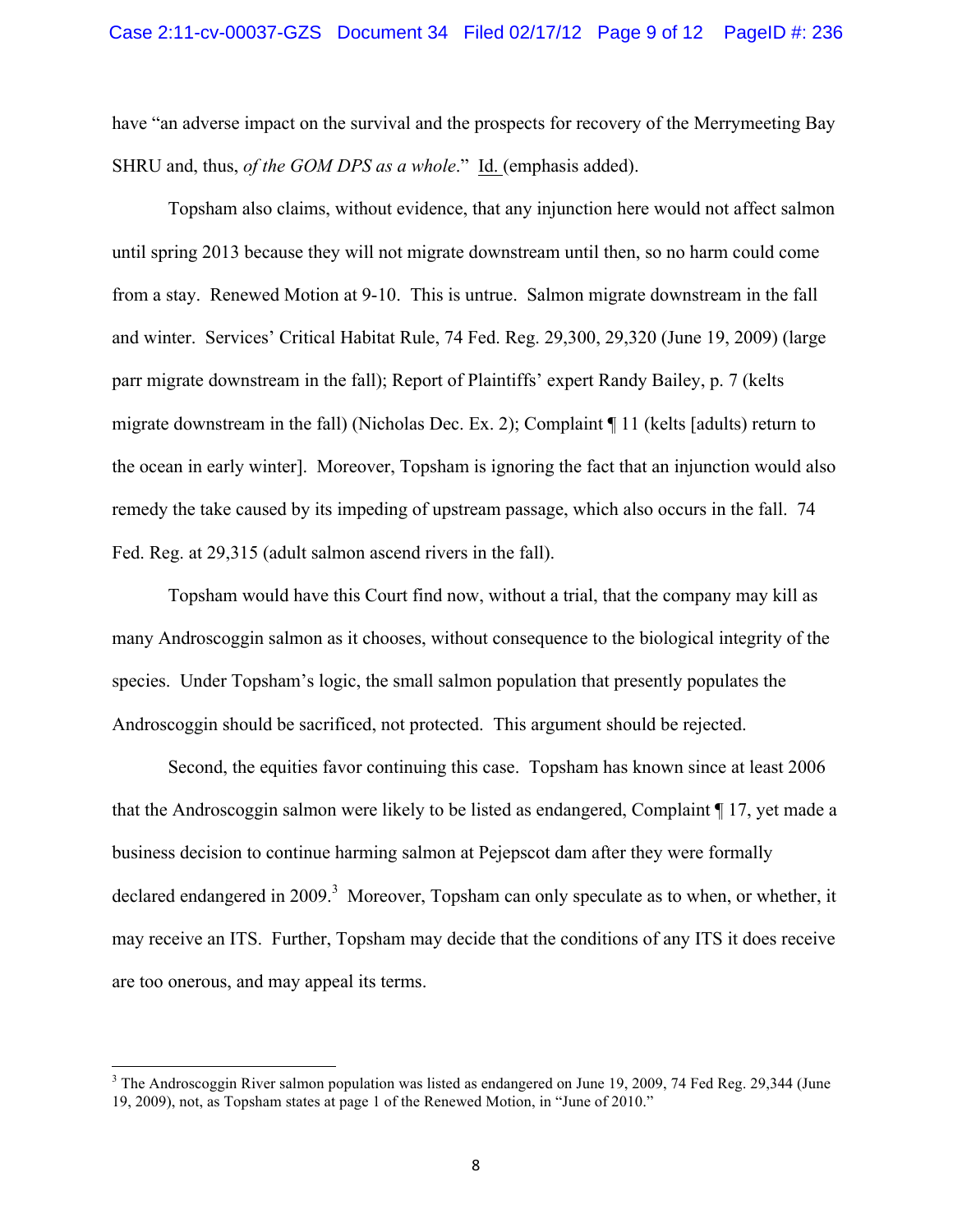And while Topsham complains this case is forcing it "to incur litigation expenses" and "strain[s] Topsham's ability to dedicate resources to the consultation process," it could avoid further litigation expenses by agreeing not to take salmon. In any event, Topsham introduces no evidence as to its resources, and has in fact refused to produce this very information to Plaintiffs. Nicholas Dec. Ex. 3 (Topsham document response refusing to produce financial information).

Third, Topsham's argument that this Court can save judicial resources because the case may become moot is fallacious. See Renewed Motion at 8. This Court has already held:

[W]hether a permit is issued in the future is irrelevant to the question of whether a remediable violation is taking place at the present time...If the government's eventual action is inconsistent with the court's finding in this case, that discrepancy will have to be resolved when it arises. Speculation that it might arise is not a reason to defer this court's consideration of a possible current violation of a federal statute.

Rec. Dec. at 8-9 (cites omitted).

Moreover, federal courts have the equitable power in citizen suits to order remediation of past harm caused by illegal conduct, even where the relief imposes requirements more stringent than those contained in an agency-issued permit. See generally USPIRG v. Atlantic Salmon of Maine, 339 F.3d 23, 30 (1st Cir. 2003) (upholding order imposing conditions to protect salmon that were more stringent than those imposed by Clean Water Act discharge permit). This Court would also have the authority to order compliance with the terms of any ITS that may eventually be issued. Id. For these reasons, too, an eventual take authorization would not moot this case.

The two cases on which Topsham relies do not support a different result. I Ka'aina v. Kaua'I Island Util. Corp., 2010 U.S. Dist. LEXIS 101948 (D. Hawaii Sept. 24, 2010), suggested in dictum that issuance of an incidental take permit ("ITP") could render a take claim moot. However, the court in that case offered no analysis of the mootness issue, and did not address either the many cases that have adjudicated take claims despite the pendency of ITP applications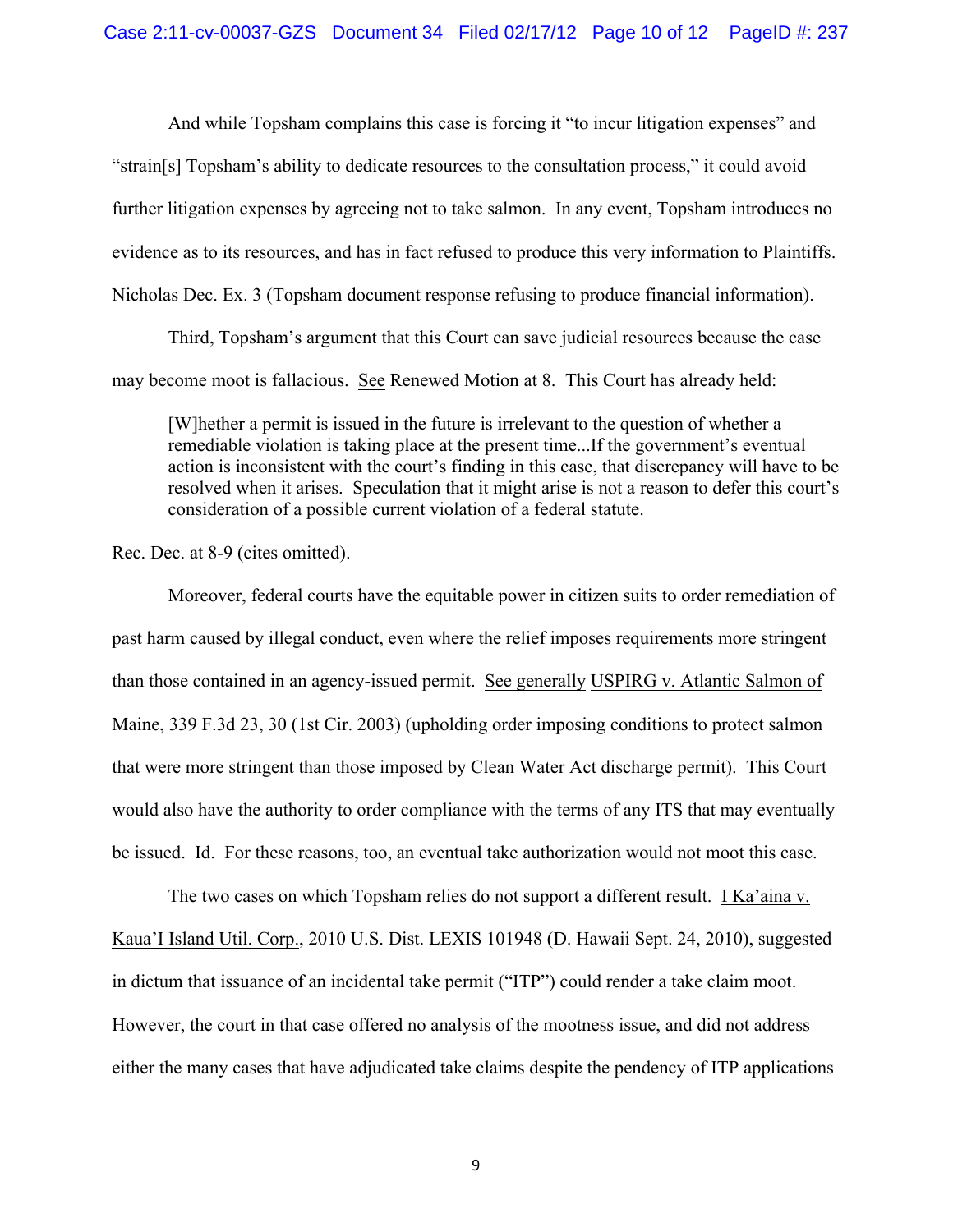or Section 7 consultation, see n.1, supra, or the availability of remediation as a remedy to redress past violations. Also, in that case the defendant sought a stay to protect its Fifth Amendment rights against self-incrimination because there was a parallel criminal proceeding. Even so, the Court granted only a four-month partial stay of discovery, and allowed the plaintiff to take discovery in the interim on issues relevant to an anticipated motion for summary judgment. Id. at \*24-27. This hardly compares to, or is probative of, the situation before the Court here.

Ctr. for Biological Diversity v. Henson, 2009 U.S. Dist. LEXIS 55709 (D. Ore. June 30, 2009), where a six-month stay was granted, is also fundamentally different from this case. Henson was not a take case. It was a suit against the Services for failure to satisfy their  $\S 7$ obligations. The defendants were *themselves* in a position to cure the violation alleged. Here, instead of offering to cure its alleged take violations, Topsham asks for a stay on the hope that two parties not before the Court (NMFS and FERC) will eventually authorize Topsham's (future) takes. But neither agency has made a commitment to Topsham's schedule, and FERC has expressly declined to say when it will complete the formal consultation process (which *has not yet begun*), or what the outcome of that process might be. A stay would effectively "preauthorize[] take for an action that could subsequently be determined to jeopardize the existence of an endangered species," a result that "would be contrary to the ESA's fundamental purpose and scheme." Ore. Nat. Res. Council v. Allen, 476 F.3d 1031, 1036 (9th Cir. 2007).

#### **CONCLUSION**

For the reasons set forth above, Topsham's Renewed Motion should be denied. Dated: February 16, 2012

*/s/ David A. Nicholas /s/ Bruce M. Merrill*